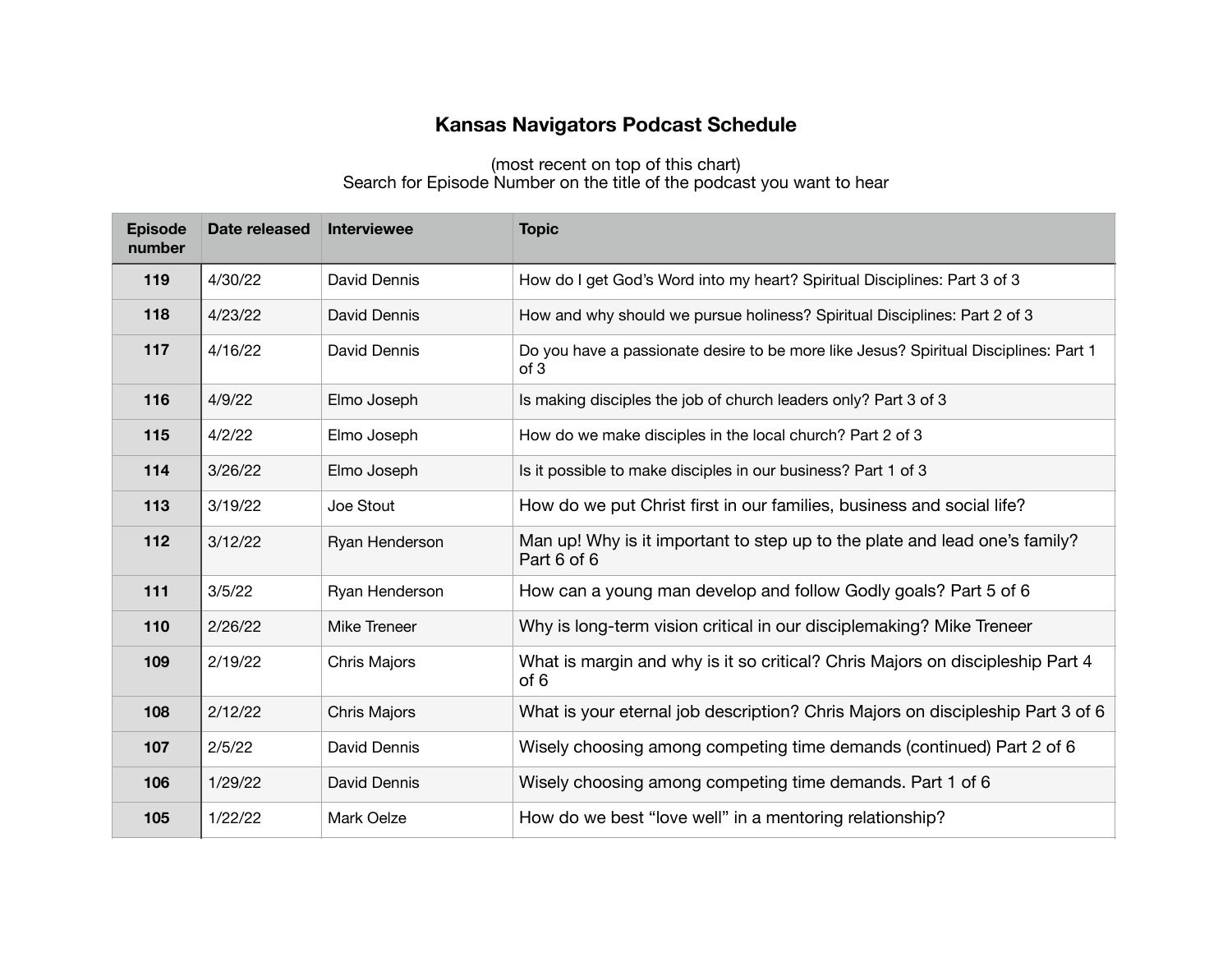| <b>Episode</b><br>number | Date released | Interviewee          | <b>Topic</b>                                                                                                                    |
|--------------------------|---------------|----------------------|---------------------------------------------------------------------------------------------------------------------------------|
| 104                      | 1/15/22       | David Dennis         | At all times? Under any conditions? When is the best time?; Part 3 of 3                                                         |
| 103                      | 1/8/22        | David Dennis         | Who can tell me what to do? New Year's Resolution: Making Disciples; Part 2<br>of 3                                             |
| 102                      | 1/1/22        | David Dennis         | What's Your New Year's Resolution? Knowing Christ; Part 1 of 3                                                                  |
| 101                      | 12/22/21      | Karla, Vivian, David | How do we keep Christ at the center of Christmas? Part 2 of 2                                                                   |
| 100                      | 12/18/21      | Karla, Vivian, David | How do we keep Christ at the center of Christmas? Part 1 of 2                                                                   |
| 99                       | 12/11/21      | <b>Richard Spann</b> | Why is living with margin so critical, yet so hard to come by? Part 9 of 9                                                      |
| 98                       | 12/4/21       | <b>Richard Spann</b> | Is evangelism an event  or a process? Part 8 of 9                                                                               |
| 97                       | 11/27/21      | <b>Richard Spann</b> | Who am I, really? Part 7 of 9                                                                                                   |
| 96                       | 11/20/21      | <b>Richard Spann</b> | How do we keep focus when we are pulled in so many directions? Part 6 of<br>9                                                   |
| 95                       | 11/13/21      | <b>Richard Spann</b> | Are you aiming for the splash or the ripple? Part 5 or 9                                                                        |
| 94                       | 11/6/21       | <b>Richard Spann</b> | What really makes a difference in the spiritual lives of others? Part 4 0f 9                                                    |
| 93                       | 10/30/21      | <b>Richard Spann</b> | How can I help someone spiritually if I don't have any resources or time?<br>Part 3 of 9                                        |
| 92                       | 10/25/21      | <b>Richard Spann</b> | Who do you say that I am? What do you want? — The prayers of Jesus. Part<br>2 of 9                                              |
| 91                       | 10/16/21      | <b>Richard Spann</b> | Why is prayer so important, yet often so difficult? "Don't just pray FOR the<br>ministry - prayer IS the ministry." Part 1 of 9 |
| 90                       | 10/9/21       | <b>Willie Penner</b> | How do you forgive someone who has wronged you? Part 3 of 3                                                                     |
| 89                       | 10/2/21       | <b>Willie Penner</b> | Are you watching and looking for God's hand on your life? Part 2 of 3                                                           |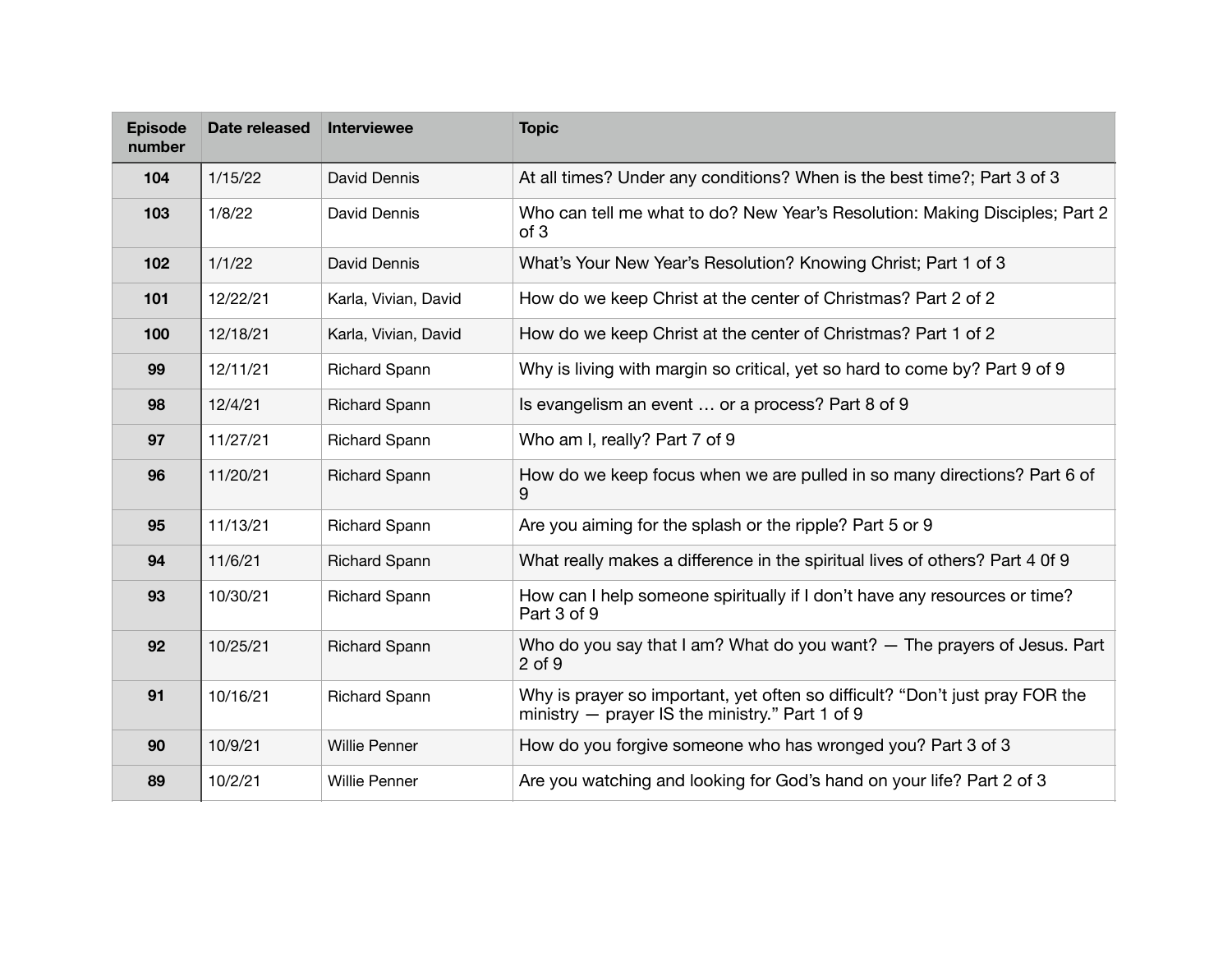| <b>Episode</b><br>number | Date released | <b>Interviewee</b>   | <b>Topic</b>                                                                                                              |
|--------------------------|---------------|----------------------|---------------------------------------------------------------------------------------------------------------------------|
| 88                       | 9/25/21       | <b>Willie Penner</b> | God is speaking, but how do we listen to the lessons He is teaching us. Part<br>$1$ of $3$                                |
| 87                       | 9/18/21       | <b>Ted Veer</b>      | Why is it important to slow down and note the lessons God is teaching us?<br>Part 7 of 7                                  |
| 86                       | 9/11/21       | <b>Ted Veer</b>      | How can we cooperate with the Holy Spirit in making disciples? Part 6 of 7                                                |
| 85                       | 9/4/21        | <b>Ted Veer</b>      | What does God desire of us? Part 5 of 7                                                                                   |
| 84                       | 8/28/21       | <b>Ted Veer</b>      | Where is God in the midst of trials? Part 4 of 7                                                                          |
| 83                       | 8/21/21       | <b>Ted Veer</b>      | How do I rely on God when things seem to be going wrong? Part 3 of 7                                                      |
| 82                       | 8/14/21       | <b>Ted Veer</b>      | How should a believer in Jesus deal with severe anxiety? Part 2 of 7                                                      |
| 81                       | 8/7/21        | <b>Ted Veer</b>      | What can God do through a single life sold out to Him? Part 1 of 7                                                        |
| 80                       | 7/31/21       | David Dennis         | What is the mark of a mature Christian?                                                                                   |
| 79                       | 7/24/21       | David Dennis         | Is it possible to know with certainty where I will spend eternity? Part 5 of 5                                            |
| 78                       | 7/17/21       | David Dennis         | Will every Christian's eternal experience be the same? Part 4 of 5                                                        |
| 77                       | 7/10/21       | David Dennis         | Is heaven really the Christian's final home? Part 3 of 5                                                                  |
| 76                       | 7/3/21        | David Dennis         | Do people "get their wings" when they die? Can we be "too heavenly<br>minded that we are of no earthly good?" Part 2 of 5 |
| 75                       | 6/26/21       | David Dennis         | What will heaven be like? Won't heaven be boring? Part 1 of 5                                                             |
| 74                       | 6/19/21       | David Dennis         | Why is there often a disconnect between Scripture and worldview? Part 2 of<br>2                                           |
| 73                       | 6/12/21       | David Dennis         | Why is there often a disconnect between Scripture and worldview? Part 1 of<br>2                                           |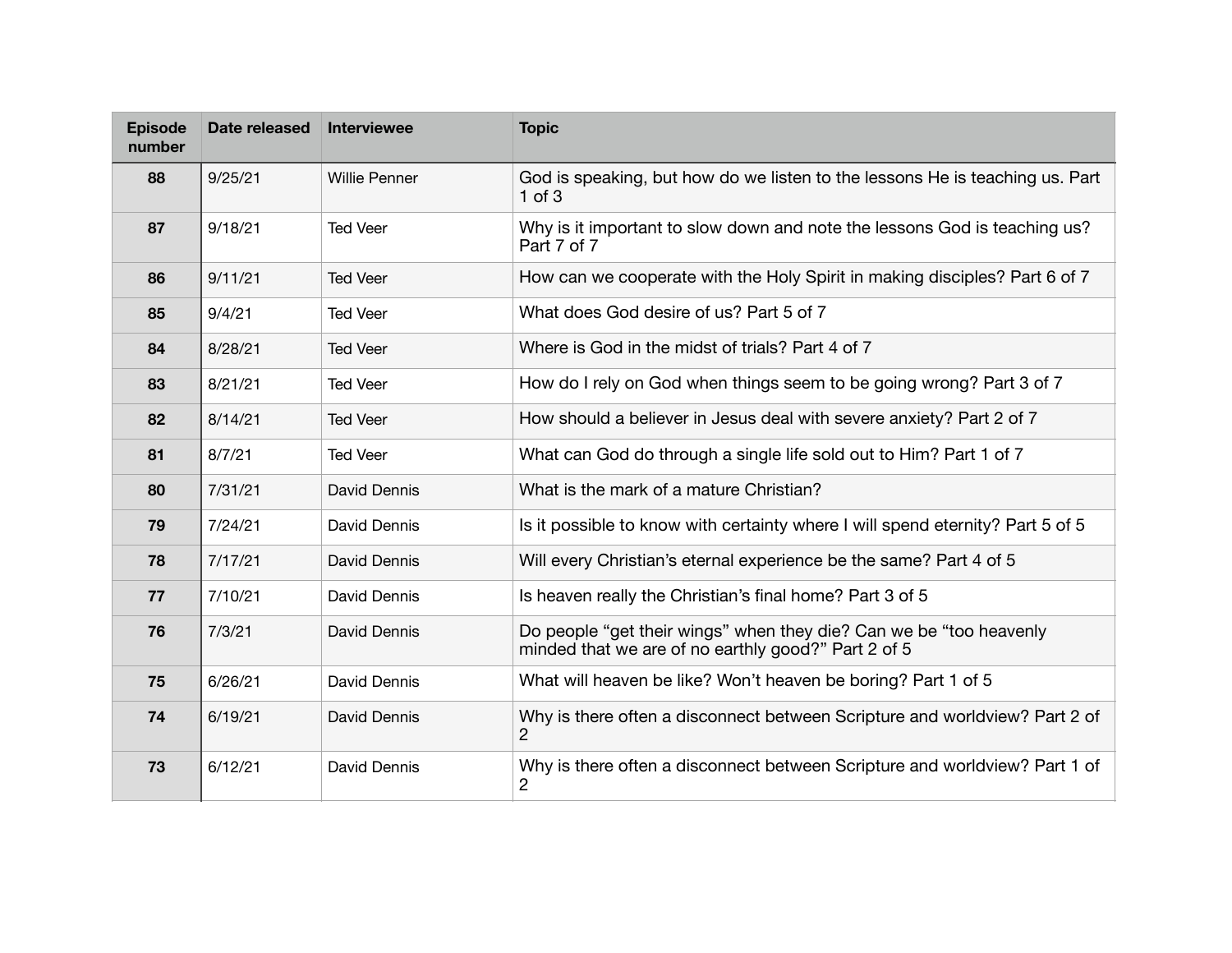| <b>Episode</b><br>number | Date released | <b>Interviewee</b>   | <b>Topic</b>                                                                                          |
|--------------------------|---------------|----------------------|-------------------------------------------------------------------------------------------------------|
| 72                       | 5/29/21       | <b>Richard Spann</b> | How can I trust God to provide when I can't immediately see what He is<br>doing? Re-lease Part 5 of 5 |
| 71                       | 5/22/21       | <b>Richard Spann</b> | Why should I give up control and trust God to care for me? Re-release Part 4<br>of 5                  |
| 70                       | 5/15/21       | <b>Richard Spann</b> | How is God our Reward (Genesis 15:1) Re-release Part 3 of 5                                           |
| 69                       | 5/8/21        | <b>Richard Spann</b> | How do I walk in step with God, not running ahead of lagging behind? Re-<br>release Part 2 of 5       |
| 68                       | 5/1/21        | <b>Richard Spann</b> | What does "walking with God" mean? Re-release Part 1 of 5                                             |
| 67                       | 4/24/21       | Al Ewert             | What do we do when we don't know what to do? Part 6 of 6                                              |
| 66                       | 4/17/21       | Al Ewert             | How do I keep my bearings in turbulent times? Part 5 of 6                                             |
| 65                       | 4/10/21       | Al Ewert             | How do I show genuine love to someone who is different from me? Part 4 of<br>6                        |
| 64                       | 4/3/21        | Al Ewert             | Why is abiding in Christ a critical part of of our Christian walk? Part 3 of 6                        |
| 63                       | 3/28/21       | Al Ewert             | Are you a "do-er" or a "pray-er"? Part 2 of 6                                                         |
| 62                       | 3/21/21       | Al Ewert             | How does God call a person to be sold out to Him? Part 1 of 6                                         |
| 61                       | 3/14/21       | David Case           | How does authentic heart change occur? Part 2 of 2                                                    |
| 60                       | 3/7/21        | David Case           | How can we rebuild spiritual foundations? Part 1 of 2                                                 |
| 59                       | 2/27/21       | David Dennis         | Can I really do an in-depth Bible Study? Part 4 of 4                                                  |
| 58                       | 2/20/21       | David Dennis         | What are some practical ways to spend time with God? Part 3 of 4                                      |
| 57                       | 2/13/21       | David Dennis         | Does God really want to spend time with me? Part 2 of 4                                               |
| 56                       | 2/6/21        | David Dennis         | How reliable is that Bible in your hand? Part 1 of 4                                                  |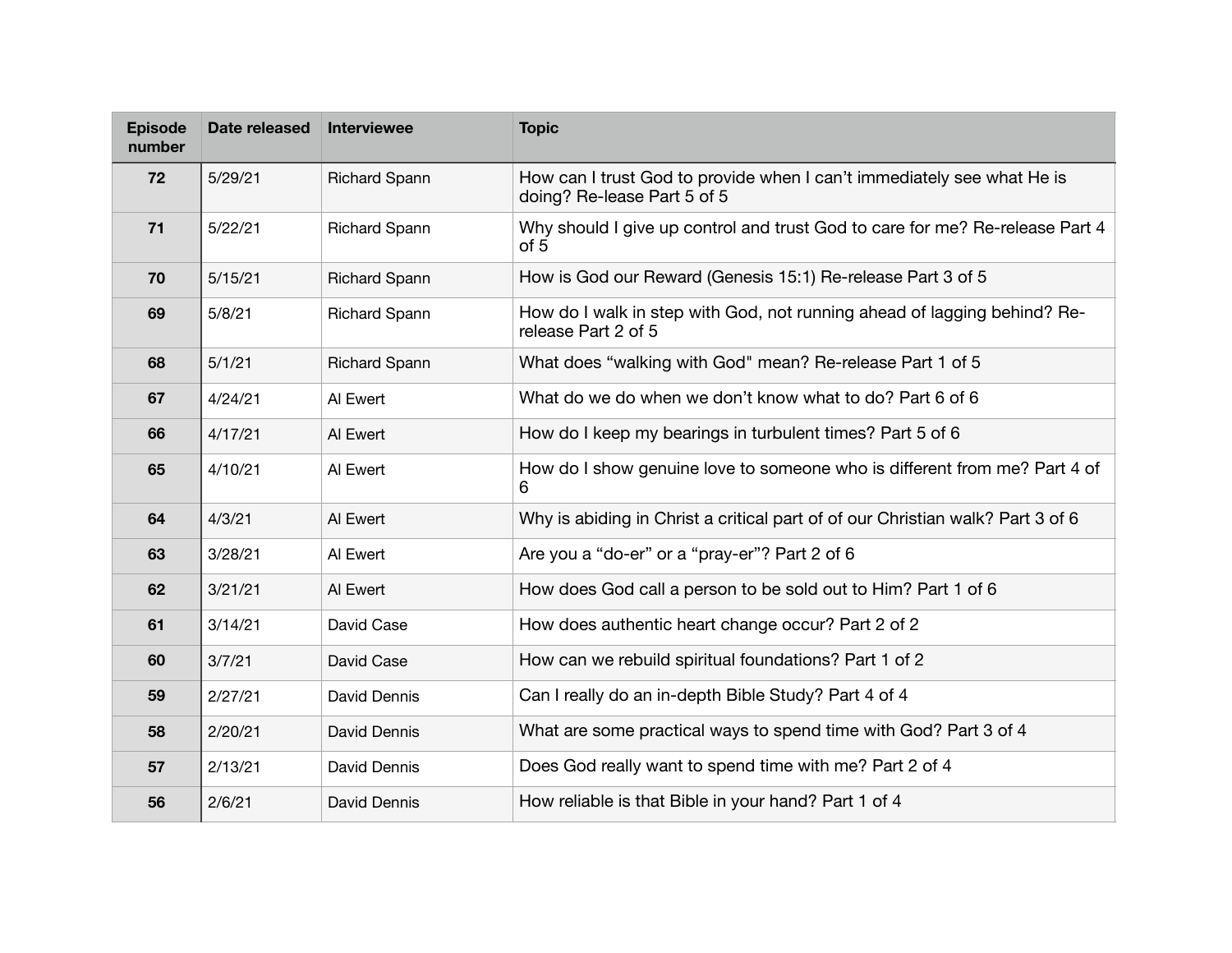| <b>Episode</b><br>number | Date released | <b>Interviewee</b>                                                                          | <b>Topic</b>                                                                                                                         |
|--------------------------|---------------|---------------------------------------------------------------------------------------------|--------------------------------------------------------------------------------------------------------------------------------------|
| 55                       | 1/30/21       | Elmo Joseph, Chris<br>Majors, Art Sauder, Ryan<br>Henderson, John<br>Anderson, David Dennis | How do we spend extended times in prayer? Part 4 of 4                                                                                |
| 54                       | 1/23/21       | Elmo Joseph, Chris<br>Majors, Art Sauder, Ryan<br>Henderson, John<br>Anderson, David Dennis | What are some roadblocks in having a daily walk with God? Part 3 of 4                                                                |
| 53                       | 1/16/21       | Elmo Joseph, Chris<br>Majors, Art Sauder, Ryan<br>Henderson, John<br>Anderson, David Dennis | How do I get started with my quiet time? Part two of four.                                                                           |
| 52                       | 1/9/21        | Elmo Joseph, Chris<br>Majors, Art Sauder, Ryan<br>Henderson, John<br>Anderson, David Dennis | Why is spending personal time with Jesus key to our spiritual growth? Part 1<br>of four.                                             |
| 51                       | 1/2/21        | Ken Ham                                                                                     | How can a Christian young person prepare for college? Part three of three                                                            |
| 50                       | 12/26/20      | Ken Ham                                                                                     | Why are young people leaving the church and what can be done? Part two<br>of three                                                   |
| 49                       | 12/19/20      | Ken Ham                                                                                     | Would you like to leave a Godly legacy? Part one of three                                                                            |
| 48                       | 12/12/20      | Philip Wood                                                                                 | Is there still an openness to the Gospel in today's culture and world? Part 6<br>of 6                                                |
| 47                       | 12/5/20       | Philip Wood                                                                                 | What is the importance of simply being obedient to the Great Commission<br>and investing your life in even a few people? Part 5 of 6 |
| 46                       | 11/28/20      | Philip Wood                                                                                 | How are people more important than programs? Part 4 of 6                                                                             |
| 45                       | 11/21/20      | Philip Wood                                                                                 | What would you like to achieve for Jesus so that at the end of your life you<br>will be totally satisfied? Part 3 of 6               |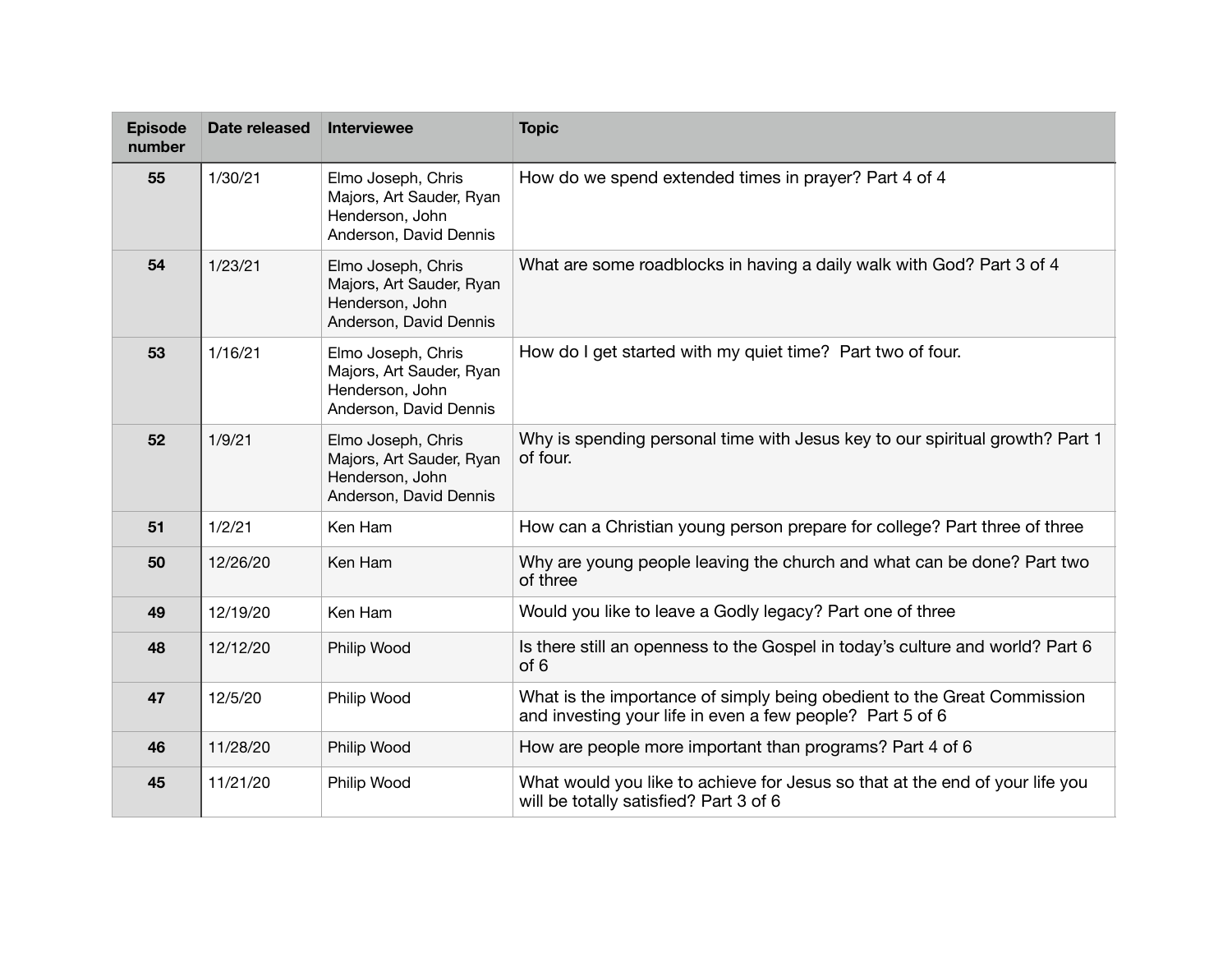| <b>Episode</b><br>number | Date released | Interviewee          | <b>Topic</b>                                                                                        |
|--------------------------|---------------|----------------------|-----------------------------------------------------------------------------------------------------|
| 44                       | 11/14/20      | Philip Wood          | How do you know how God might want to use you for His glory? Part 2 of 6                            |
| 43                       | 11/7/20       | Philip Wood          | How should the church today resemble little "Communities of Heaven"? Part 1 of 6                    |
| 42                       | 10/31/20      | Don Davis            | How is the church like (and not like) Noah's Ark?                                                   |
| 41                       | 10/24/20      | Don Davis            | How can a church be more prophetic and less a mirror of society?                                    |
| 40                       | 10/17/20      | Don Davis            | What are some ways we can stay on target and walk with the Lord?                                    |
| 39                       | 10/10/20      | Don Davis            | What are some examples of the ways God has used TUMI to change<br>people's lives?                   |
| 38                       | 10/3/20       | Don Davis            | What is the role of the local church in making disciples and how can TUMI<br>help?                  |
| 37                       | 9/26/20       | Don Davis            | How do we reach the urban poor for Christ?                                                          |
| 36                       | 9/19/20       | <b>Richard Spann</b> | How do I trust God to provide when I can't immediately see what He is doing? Part 5<br>of 5         |
| 35                       | 9/12/20       | <b>Richard Spann</b> | Why should I give up control and trust God to care for me? Part 4 of 5                              |
| 34                       | 9/5/20        | <b>Richard Spann</b> | How is God our reward (Genesis 15:1)? Part 3 of 5                                                   |
| 33                       | 8/29/20       | <b>Richard Spann</b> | How do I walk in step with God, not running ahead or lagging behind? Part 2 of 5                    |
| 32                       | 8/22/20       | <b>Richard Spann</b> | What does "walking with God" mean (Enoch walked with God)? Part 1 of 5                              |
| 31                       | 8/15/20       | <b>Bill Mowry</b>    | Why are individual relationships so critical for spiritual growth and encouragement?<br>Part 5 of 5 |
| 30                       | 8/8/20        | <b>Bill Mowry</b>    | How can I be intentional without being mechanistic in my disciplemaking? Part 4 of<br>5             |
| 29                       | 8/1/20        | <b>Bill Mowry</b>    | How do I start a discipling relationship with someone? Part 3 of 5                                  |
| 28                       | 7/25/20       | <b>Bill Mowry</b>    | What is your picture of a disciplemaker? Part 2 of 5                                                |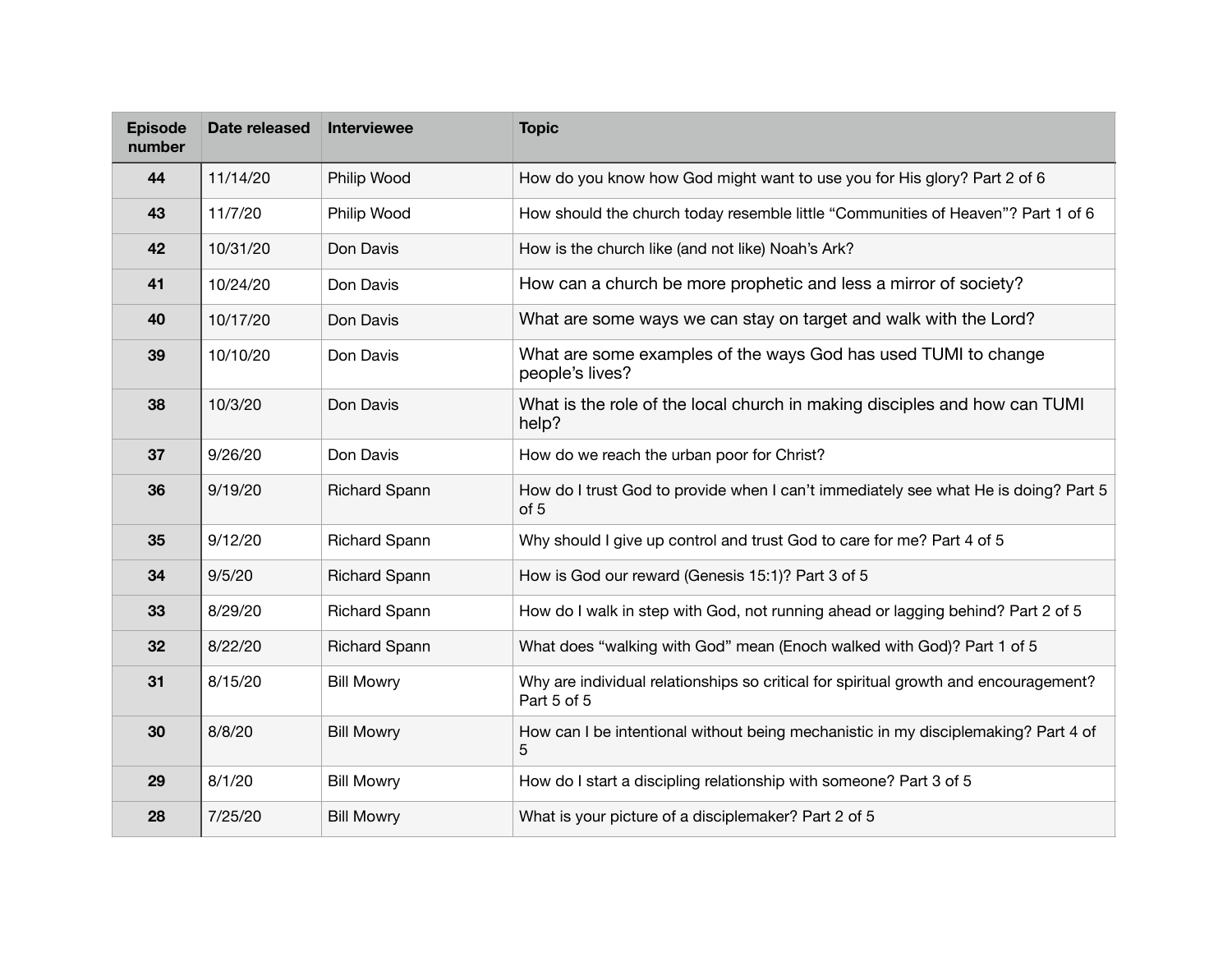| <b>Episode</b><br>number | Date released | Interviewee            | <b>Topic</b>                                                                                                 |
|--------------------------|---------------|------------------------|--------------------------------------------------------------------------------------------------------------|
| 27                       | 7/18/20       | <b>Bill Mowry</b>      | How does God use our natural social contacts to reach people for Christ? Part 1 of 5                         |
| 26                       | 7/11/20       | <b>Eddie Broussard</b> | How does being a disciple impact making disciples? Part 6 of 6                                               |
| 25                       | 7/4/20        | <b>Eddie Broussard</b> | What did Jesus mean when He said, "abide in Me" in John 15? Part 5 of 6                                      |
| 24                       | 6/27/20       | <b>Eddie Broussard</b> | In the midst of hard times, how do I get my eyes on Jesus? Part 4 of 6                                       |
| 23                       | 6/20/20       | <b>Eddie Broussard</b> | Why does God sometimes lead His children into the desert? Part 3 of 6                                        |
| 22                       | 6/13/20       | <b>Eddie Broussard</b> | How does God orchestrate our lives to prepare us? Part 2 of 6                                                |
| 21                       | 6/6/20        | <b>Eddie Broussard</b> | How has Covid 19 impacted international ministry? Part 1 of 6                                                |
| 20                       | 5/30/20       | Mark Oelze             | How can I learn more about listening and loving well? Part 6 of 6                                            |
| 19                       | 5/23/20       | Mark Oelze             | How can I love well by listening well to those to whom we are ministering? Part 5 of<br>6                    |
| 18                       | 5/16/20       | Mark Oelze             | How do I show my love for my coworkers, my neighbors and others? Part 4 of 6                                 |
| 17                       | 5/9/20        | Mark Oelze             | How do I truly love my spouse, my children and others well? Part 3 of 6                                      |
| 16                       | 5/2/20        | Mark Oelze             | How can a believer radiate the light of Christ? Part 2 of 6                                                  |
| 15                       | 4/25/20       | Mark Oelze             | How do I love my neighbor? Part 1 of 6                                                                       |
| 14                       | 4/9/20        | David Dennis           | Is this the end? David Dennis talks about the Covid 19 Pandemic                                              |
| 13                       | 2/22/20       | Ron and Mary Bennett   | Who me? Make disciples? What are some helpful resources to use in<br>disciplemaking? Part 6 of 6             |
| 12                       | 2/1/20        | Ron and Mary Bennett   | How can busy young people build a strong foundation in life? How do I prepare for<br>hard times? Part 5 of 6 |
| 11                       | 1/11/20       | Ron and Mary Bennett   | What keeps you motivated to make disciples? Part 4 of 6                                                      |